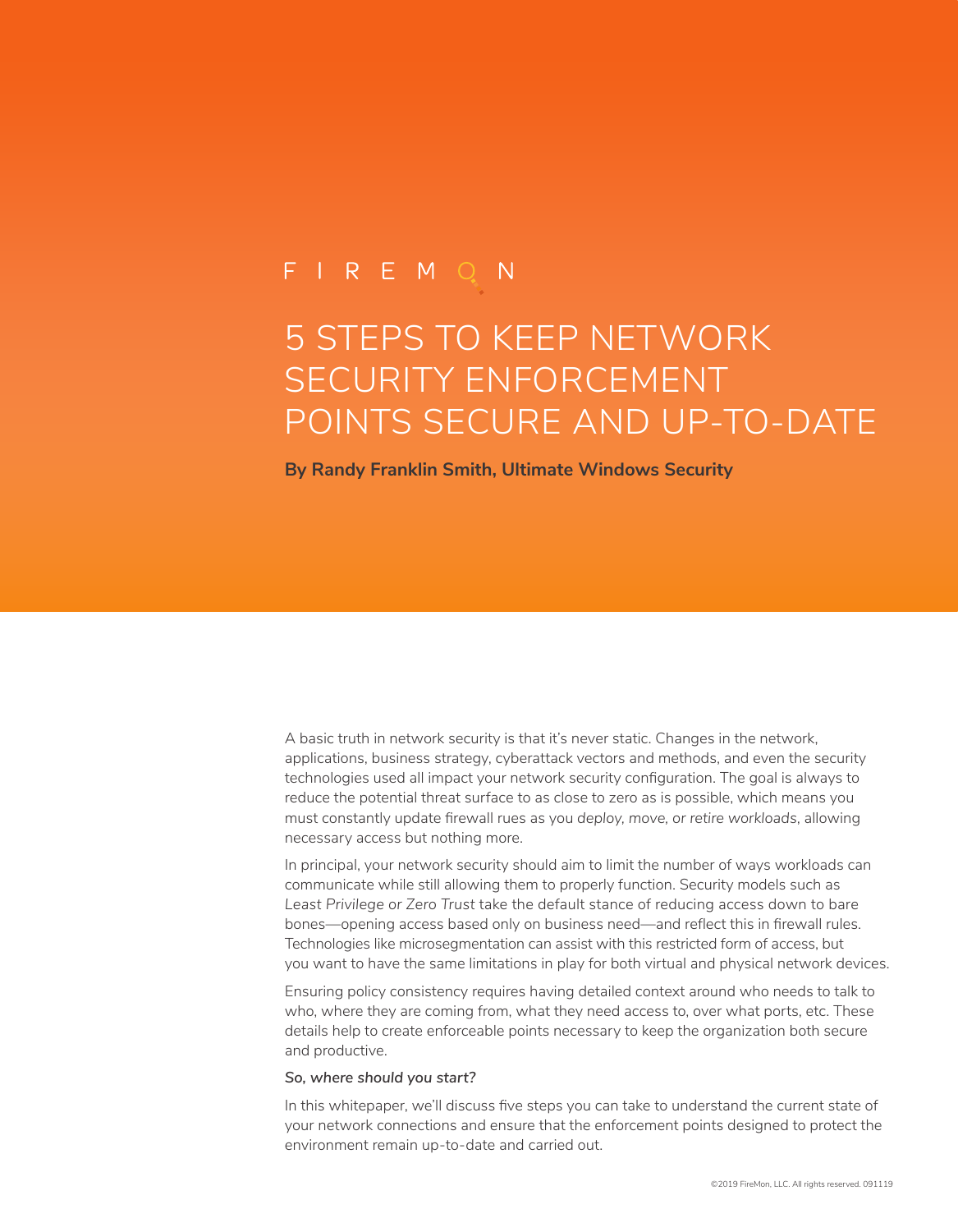# **FIREMON: FOCUSED ON NETWORK SECURITY**

Businesses today require a complex mix of disparate environments, networks, and devices, making network security a difficult task. At the same time, the threat of cyberattack, insider threats, and compliance violations require organizations to ensure that every part of the business environment is secure. FireMon's *Global Policy Controller* enables organizations to visualize the changing state of workload connectivity and orchestrate the enforcement of continual security across a hybrid infrastructure.

## Step 1: Identify New Network Connections

A key challenge in network security is maintaining awareness of the changing network environment. For firewalls, this includes changes in logical network connections between two systems with at least one of them existing logically in your environment. New network connections arise whether a security team has identified them or not. Recognizing when a new connection is required (or occurs without sanction) is an important part of implementing access restrictions in the form of firewall rules.

Some examples of new network connections include:

- **• Dedicated and Site-to-site VPNs** on-premises networks may require connectivity to subsidiaries, business partners, or virtual environments in the cloud, as well as between the workloads in each environment; one example is the use of virtual machines in Azure via Azure ExpressRoute
- **• Cloud Application Gateways** using the Azure example, an Azure Application Gateway helps to manage and optimize your web traffic to applications in Azure
- **• Web Application Gateways** each time that you implement a new web application, you may also be installing an Internet-facing gateway that can put the internal environment at risk
- **• Cloud-Based Solutions Using Local Appliance**s software that uses a virtual or physical appliance that connects to your network and calls home through your firewall can also create risk

In each case, the network security challenge is that you have extended your network. Connecting to any external environment requires continuous adjustments to security controls. For example, you must adjust firewall rules to allow a local workload to connect to one of the previously-mentioned external environments, but also adjust the rules when you retire the workload. Leaving a port open after you retire the workload that required the open port creates a vector to attack the network.

But it's not just your end of the connections you need to be thinking about; changes on the other end of a connection should be of concern. Take the example of a new virtual workload in Azure that has an application published to the Internet. You must ensure that the correct security policies are in place so that, should the web server become compromised by an attacker, the attacker will not gain access to the Azure virtual network or to your on-premises network.

Security controls should align with proven effective security models – such as *internal segmentation, least privilege,* and *zero trust* – that can address new connections that were previously unaccounted for and, to varying degrees, require the intervention of security or firewall teams. Your default assumption should be that *you don't know what you don't know* and that it is imperative to identify new connections in real-time.

F I R E M Q N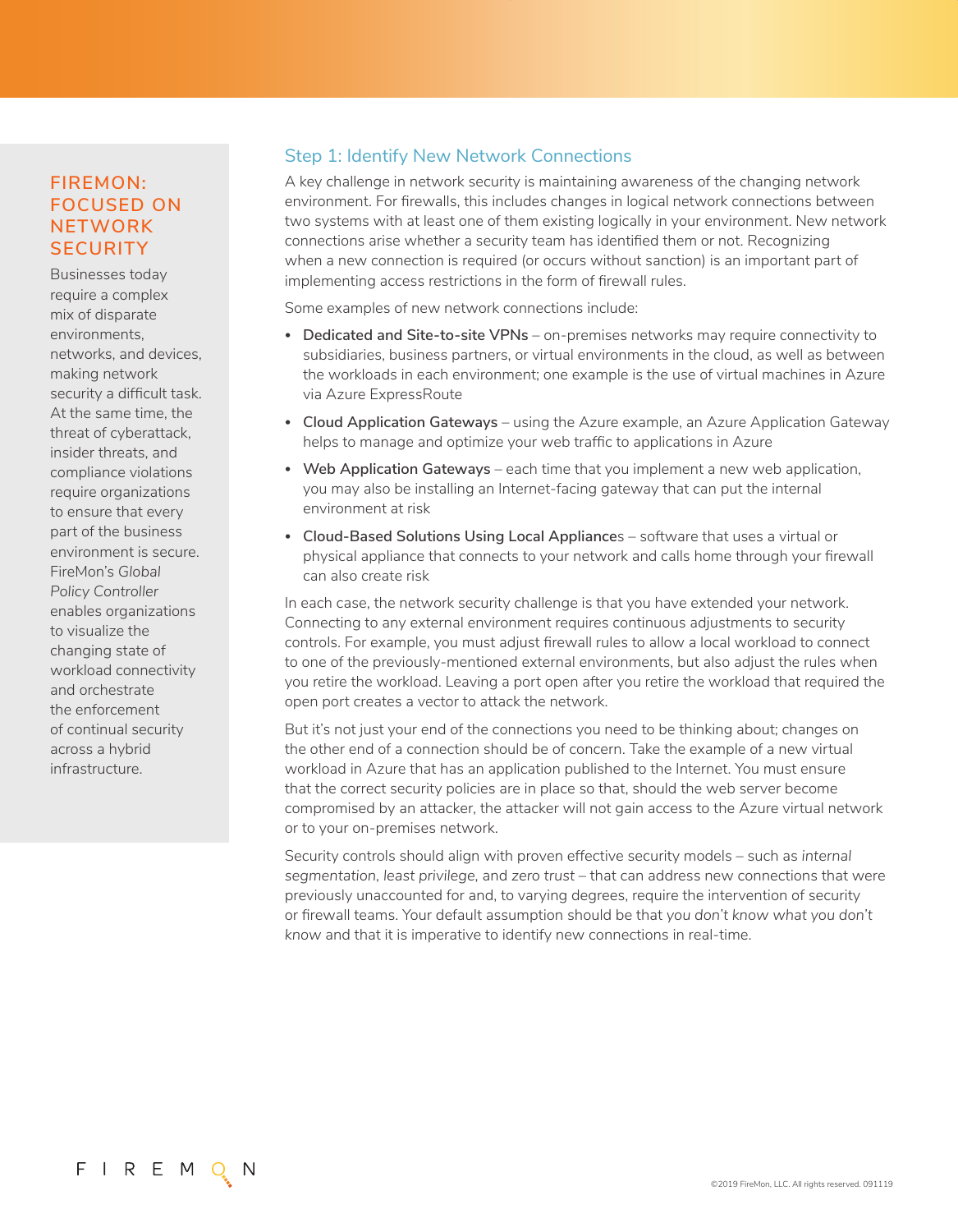#### *So, how do you find out about these new connections?*

There are a number of practical ways to identify new connections caused by changes in workloads. These include:

- **• Network Monitoring** this simply entails recognizing new applications, protocols used, and source/destination IP/port combinations
- **Network Footprintin**g this requires analyzing the network (similar to activities performed in pen testing) to gather information on network activity and subsequently identify devices on the network
- **• Vulnerability Scanning** this function, normally performed to find potential points of exploit on systems and applications, can also help you spot new workloads and their connections
- **• Change Control** when a business process changes, you can infer the corresponding change to a workload, such as the workload being new, moved or retired

#### **FIREMON INSIGHTS: MANAGING DISPARATE DEVICES**

For every new network connection, location, data center, or cloud instance, there's yet *another* firewall or network device to manage. Only the savviest of network engineers are up to speed on every management console, making it difficult to ensure consistent security across your entire environment.

Global Policy Controller utilizes an abstraction layer that allows you to manage enforcement points by focusing on the *intent* (for example, allowing Antivirus to scan, as shown below), without requiring you to be an expert on all the disparate firewalls and network devices in line between the Antivirus application and the endpoints it manages.

| Access Rule Name A      | <b>Source</b>      | <b>Destination</b>       | <b>Service</b>                                                    | <b>Application</b> | <b>Action</b>   |
|-------------------------|--------------------|--------------------------|-------------------------------------------------------------------|--------------------|-----------------|
| Allow to scan           | <b>D</b> antivirus | $\bullet$ (x) (variable) | • 图 antivirus_services                                            |                    | <b>C</b> Accept |
| Antivirus server manag  | <b>2</b> internal  | antivirus                | <b>E</b> https<br>the http:                                       |                    | Accept          |
| deny quarantined desti, | * Any              | quarantine               | $\equiv$ https<br>to Oracle_DB<br>$\frac{1}{2}$ ssh<br>view all » |                    | O Deny          |

Global Policy Controller automatically distributes changes to enforcement points, eliminating the need for manual, one-off management.

In every case, you'll need to assess the security needs of the new connection. That brings us to Step 2.

#### Step 2: Understand the Protocol Requirements

New workloads can require new network connections and application gateways, which in turn can change your organization's threat surface. So, you need to know which protocol

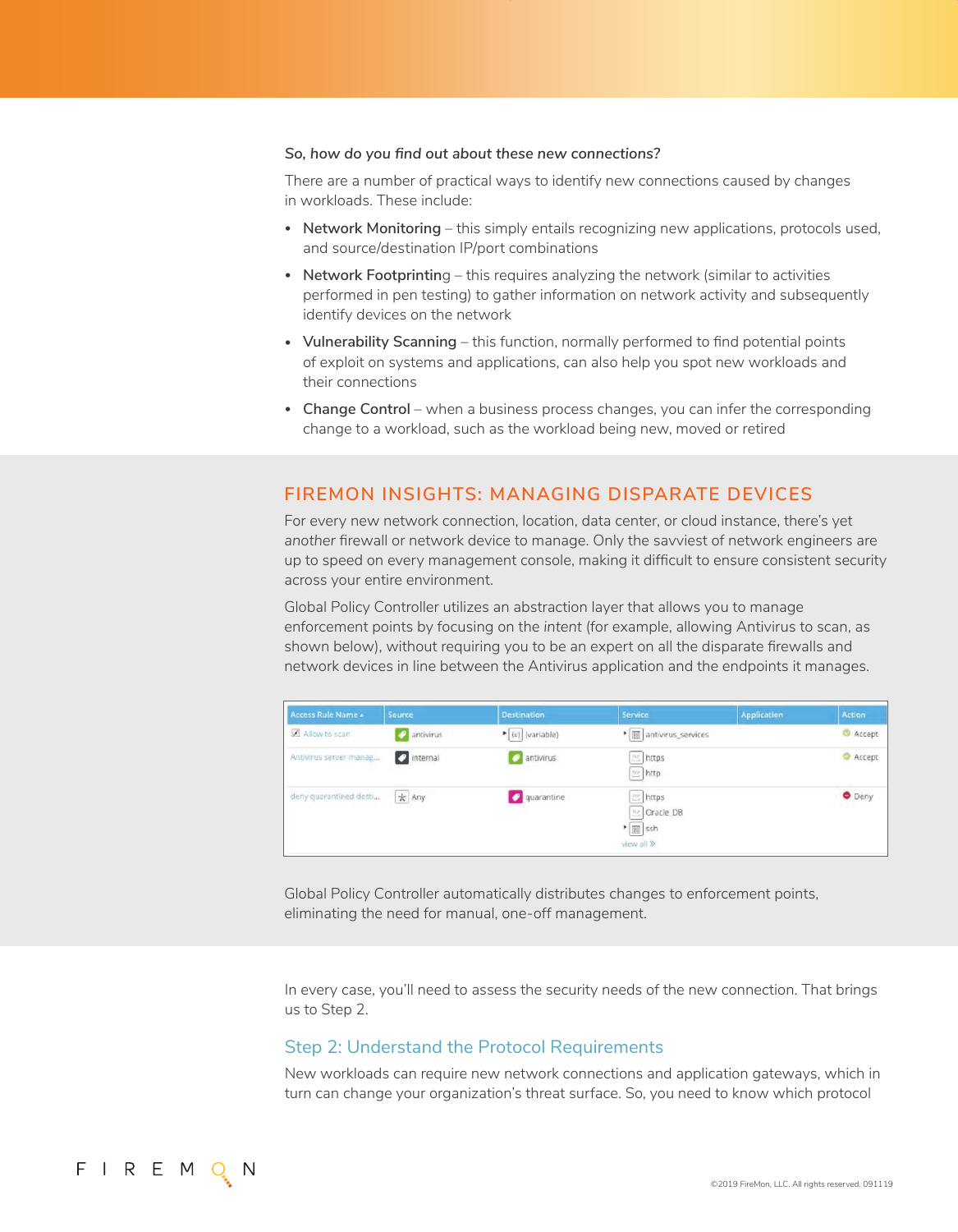each workload requires. You can gather specific protocol requirements in a number of ways, such as:

- **• Knowledge of the Workload** familiarity with the applications involved is a reasonable start; for example, you already know DNS is on TCP port 53
- **• Documentation** vendors are getting more transparent about network protocol requirements for their applications, so consulting the documentation is a must
- **• Network Monitoring** sniffing packets to see what is going across the wire provides insight into the traffic patterns and frequency of a given workload

Using all three of these methods provides the most complete picture. For example, you may monitor the network traffic of a given application and find that it looks consistent. But the documentation may indicate that once every 24 hours a process kicks off that may perform a sync, a heartbeat test, etc., using a different port that your monitoring may not find. This is why sniffing should cover a full business/usage cycle of the application.

You should also leverage multiple sources to confirm your findings so that you can be certain your list of protocol requirements is accurate and complete.

#### **FIREMON INSIGHTS: WHEN PORT 443 IS MORE THAN JUST HTTPS**

Many applications, regardless of the technology, use TCP port 443 for encrypted traffic. On the plus side, it's easy to monitor a single port. But the encrypted traffic all looks the same going across the wire – even if it has nothing to do with HTTPS traffic. You still have to monitor known ports like 443 because, despite encryption being common, threat actors still scan publicly-accessible IP addresses looking for exposed connections to services, databases, etc. that are unencrypted over this port.

#### Step 3: Determine Who Needs to Communicate with the Workload

With a solid understanding of the networks you're connected to, the workloads that need to communicate, and the specific protocols in use, the next step is to understand the specific endpoints on either end of given connections. The goal is to avoid opening up the entire IP address range on either end and limit connectivity to just those systems deemed necessary.

This is especially important with inbound traffic – you don't want to allow unnecessary communication. For example, if a single endpoint within your network communicates with a cloud-based workload, it makes sense to facilitate just that one connection. If you were, instead, to allow traffic from any system in the cloud to any system in your network over a given workload's defined set of protocols, you'd be providing a means for an attacker to gain access to your network. Rather than focus on restricting access to one *internal* endpoint, it would benefit the organization's security stance to restrict the specific workloads on the externally-trusted network as well.

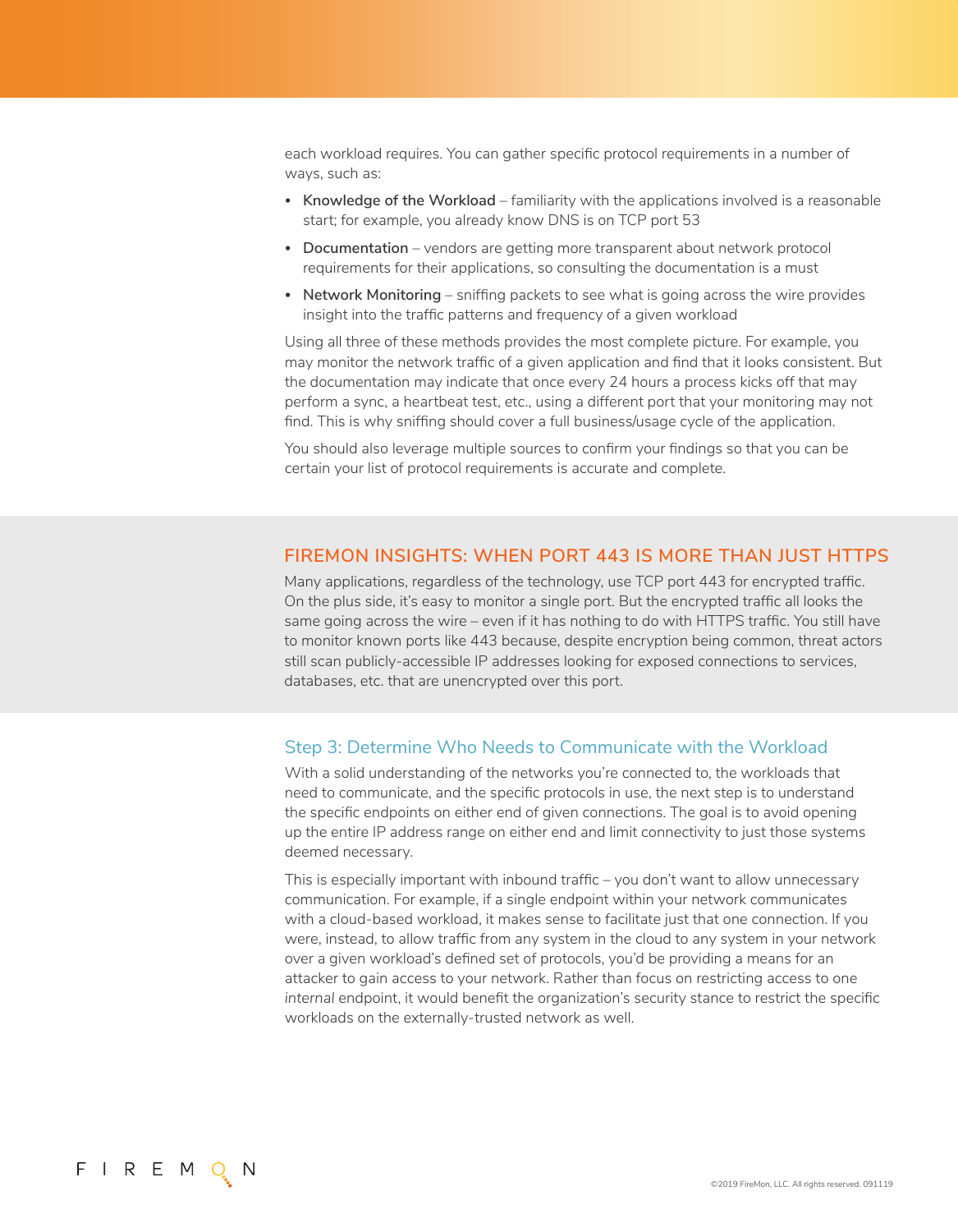#### **FIREMON INSIGHTS: WHO SHOULD BE DOCUMENTING ALL THIS?**

Should security and/or network teams be keeping updated documentation of the allowed network connections for auditing purposes? Global policies, one-off configurations, and everything in between should, in concept, be documented to demonstrate that unsanctioned communications aren't happening and that the right policies are in place to keep it from happening. Teams should always be prepared for the "audit from hell," but building documentation is likely the *last* thing a security or network engineer wants to do.

In most cases, organizations are using the basics – Word or Excel documents, a homegrown database, etc. This is a step in the right direction, but it relies on the human element to keep it updated. It's just not realistic to keep this form of documentation current, given the velocity of changes made within an organization. What's needed is automatic documentation to ensure timeliness and accuracy.

FireMon's Global Policy Controller automatically documents all parts of the network involved in the communications of a given application or workload. In the example below, the enforcement points are visualized to show how traffic will be allowed or denied, the devices in line that need to be managed, and the current state of enforcement.



Information sources that can help you identify the specific endpoints that will be communicating are similar to those that aided your discovery of protocol detail. The difference is that here, you investigate at the system/service/client application level. Sources include:

**• Knowledge of the Workload Interaction** – institutional knowledge within IT can attest to the need for specific endpoints to communicate with certain workloads, both locally and on externally-trusted networks

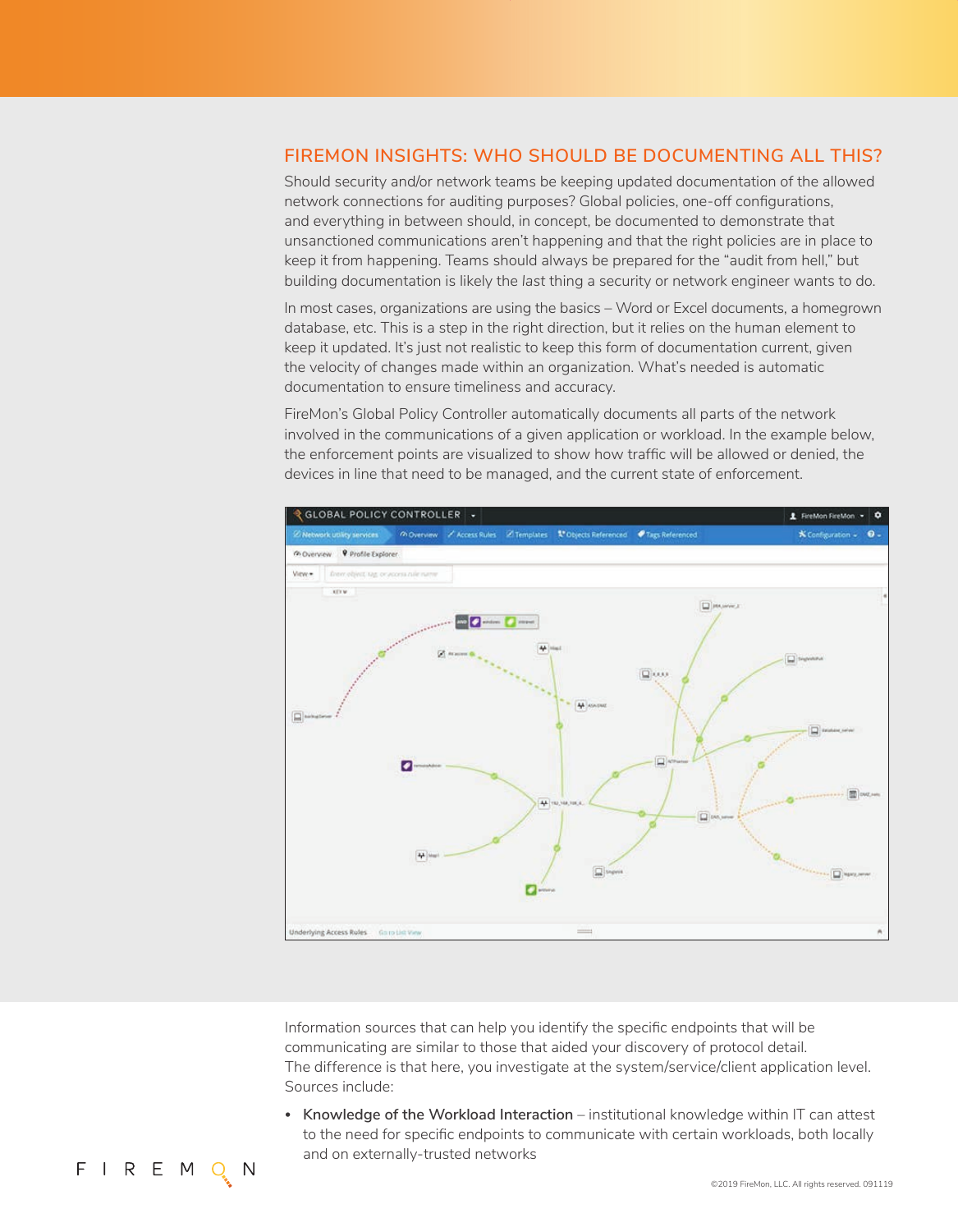- **• Documentation** documentation won't tell you which systems in your environment need to talk, but it can provide context of the various servers, services, and applications involved, which you can use as the basis for identifying specific system-to-system interactions
- **• Network Monitoring** as with protocol requirements, watching interactions between specific endpoints can provide useful details; using DNS names is better than using IP addresses because it provides better context of who and why (with DNS names serving as a form of documentation) and can more easily adapt to changes in configurations on the external network without impacting local firewall rules

Be sure to consider both ends of the communication; in some cases, your network may be providing the "server" side of an application and the externally-trusted network may have many clients. You should identify these individually to ensure that only specific endpoints can communicate to resources on your network.

## **FIREMON INSIGHTS: DON'T FORGET TO INCLUDE PEOPLE**

In some cases, determining the specifics around the "who" may need to be less a technical discussion and more a business discussion. Remember, someone within the organization owns the use of a given data set, application or workload – a line of business owner, stakeholder, etc. who is personally interested in it. Your diligence gathering should include conversations with these individuals, as they can provide proper context around which machines on both ends are involved.

#### Step 4: Identify the Risk Differentials

Think of the overarching operational network environment – your network, any public cloud virtual environments in play, externally-trusted networks of partners, etc., and anything else that is part of your network environment. Now, logically think about those separate parts of the operational environment as *zones* – for example, your network, Azure, your partner's networks, and your production and development networks. Once you've done this, you need to analyze whether there is a risk differential between each zone. Ideally, each zone of your network is protected by some set of least privilege or zero trust firewall rules. But, realistically, zones are rarely equally restrictive.

These differentials in security create risk for your organization. So, it's important to determine how much risk the current configuration creates versus one that's more restrictive, regardless of whether the zones involved are at the same location or across the globe. Take the following example:

You have one internal endpoint talking to a cloud-based endpoint with only the necessary ports open. The cloud endpoint may be owned by a partner with fewer safeguards in place, causing that external endpoint to be more susceptible to attacks (e.g., there's no antivirus in place) from another endpoint on the same externally-trusted network. Therefore, the risk level of the external endpoints is greater than that of your internal endpoint. Thus, the *risk differential.*

Identified risk differentials may require additional firewall rules that are a subset of available network controls. Even with a perfect Zero Trust firewall rules in place, the risk differentials can still warrant additional types of controls, such as malware protection, intrusion detection, or performing packet inspection for malware over an approved port.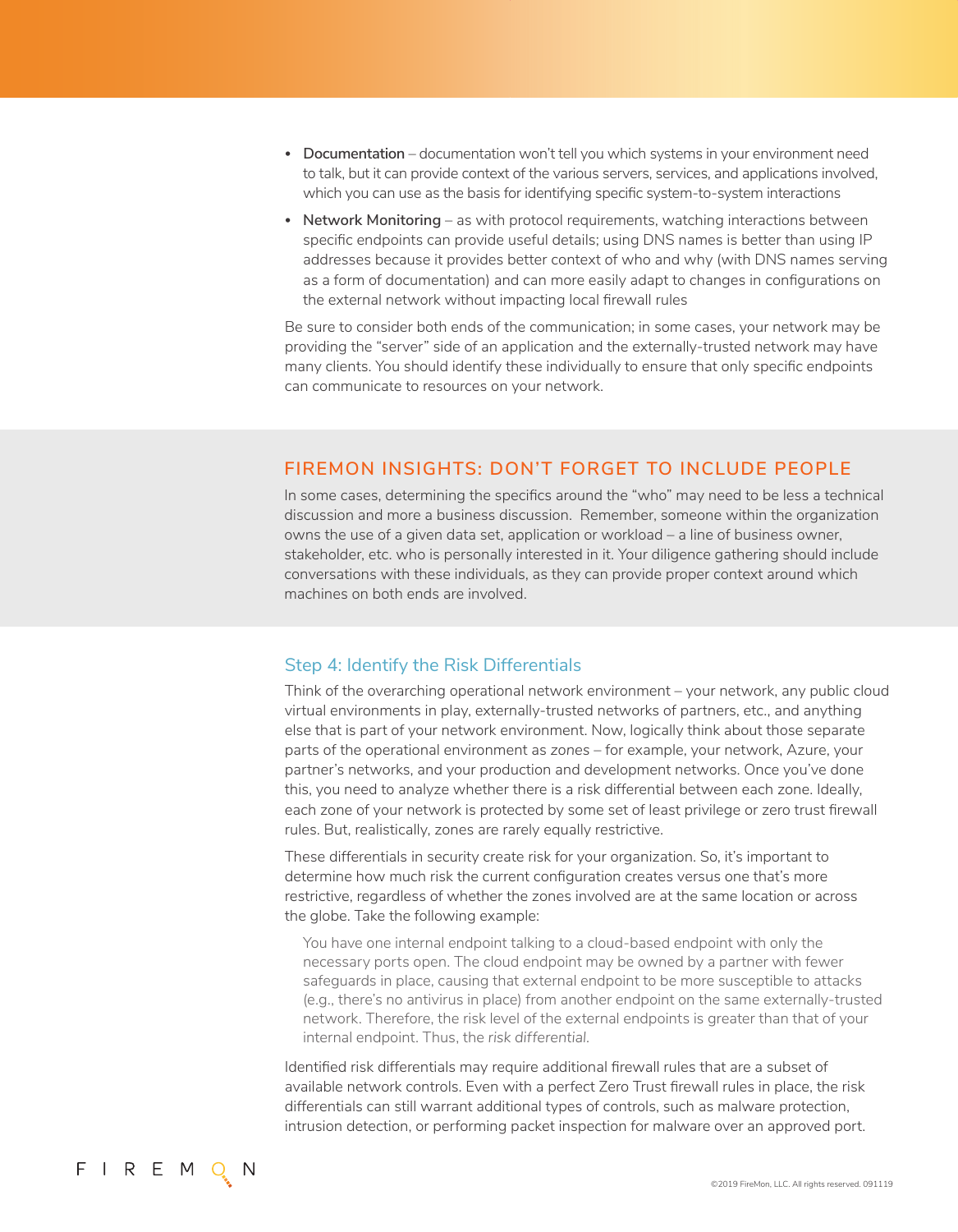When you find a risk differential, you must ensure that there is a compensating control in enforcement points.

#### Step 5: Identify any Required, Additional Enforcement Points

For each risk differential that requires addressing, determine whether you need to strengthen the security stance beyond just firewall policies that restrict traffic. You can put a number of enforcement points – security-focused safeguards that exist at the intersection between two security zones, endpoints, or workloads – in place to augment the security stance created by firewall rules. Examples of the use of additional enforcement points include:

- **•** Placing a new cloud application gateway appliance *in front of an internal firewall* to ensure it can only communicate with select endpoints on your network
- **•** Putting *network segmentation* in place between a new Internet-facing application deployed on a cloud-based virtual network and downstream resources
- **•** Ensuring that an email connection that routes directly to a business partner (and, therefore, bypasses your email security gateway) *goes over a VPN* so that all communications are encrypted

#### **FIREMON INSIGHTS: MIGRATING WORKLOADS TO THE CLOUD**

Everything mentioned in this paper applies when you move an on-premises workload to the cloud. But you must update rules placed on existing enforcement points that allowed traffic to and from the old workload to reflect the (potentially) new network connection and the endpoints involved in communicating with the now cloud-based workload. Additionally, you should retire rules reflecting the old configuration, as leaving them in place slows down firewalls and serves as a distraction when security or firewall teams are trying to understand current policies.

The more difficult it is to manage, the more mistakes and risk. Leaving old rules in place creates a direct security risk when you deploy new workloads that reclaim the old address space; old rules designed to permit access for an old workload are likely inappropriate for the new workload.

Global Policy Controller leverages the concept of tags (shown below). Rather than requiring you to manage specific devices or applications, you can simply tag objects on the network, making global changes a simple task.